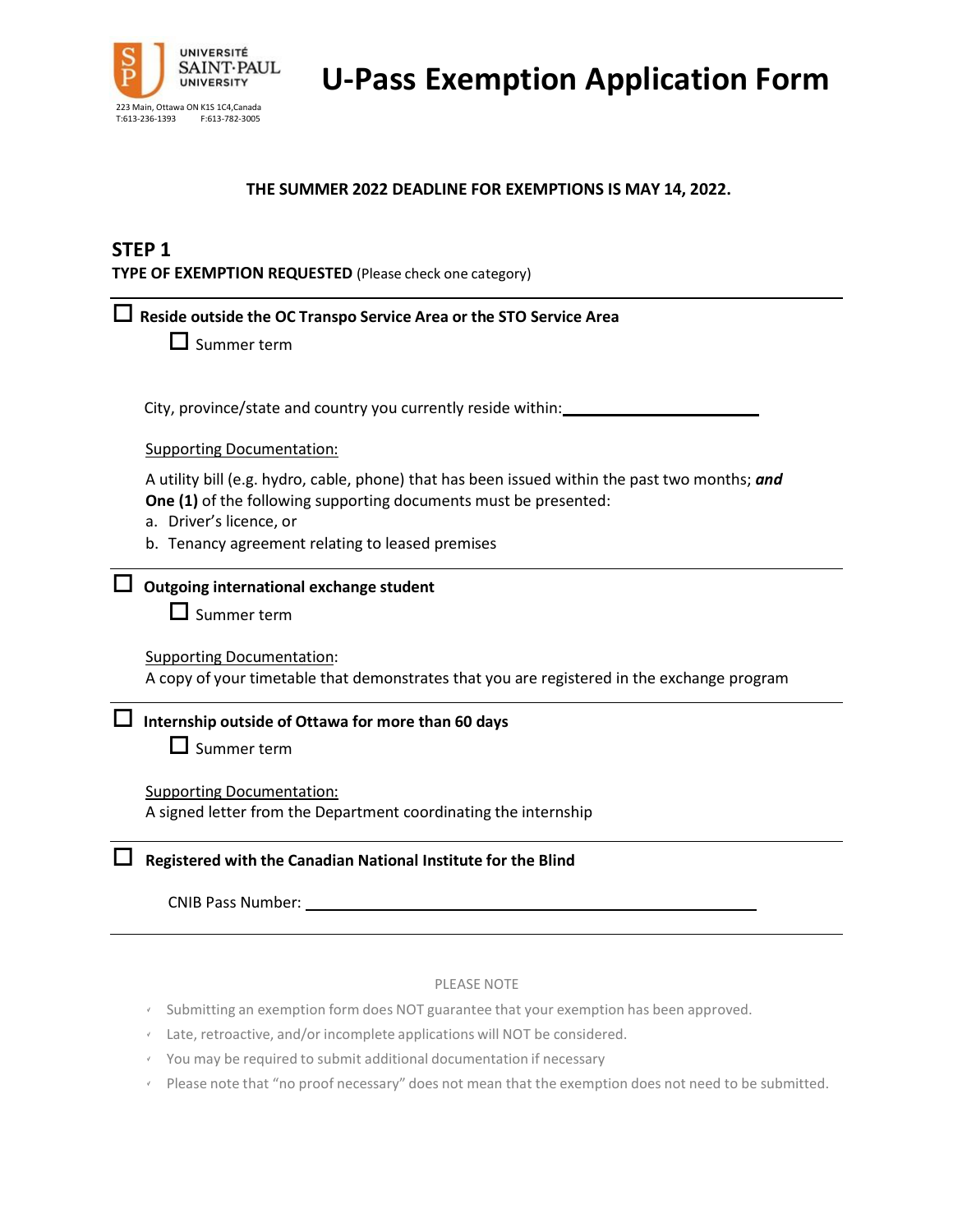| UNIVERSITÉ<br>$_{\rm b}^{\rm S}$<br>SAINT·PAUL<br>UNIVERSITY            | <b>U-Pass Exemption Application Form</b>                                                                                                                                      |
|-------------------------------------------------------------------------|-------------------------------------------------------------------------------------------------------------------------------------------------------------------------------|
| 223 Main, Ottawa ON K1S 1C4, Canada<br>F:613-782-3005<br>T:613-236-1393 |                                                                                                                                                                               |
| Summer term<br><b>Supporting Documentation:</b>                         | Conducting research outside of Ottawa for more than 60 days                                                                                                                   |
| of 60 days during the fall and/or winter semester(s)"                   | "I confirm that the student will be conducting research outside the city of Ottawa for a minimum<br>Thesis or Research Supervisor, or Authorized Departmental Representative: |
| Name (printed)                                                          | Signature                                                                                                                                                                     |

E-mail Telephone

**Para Transpo registrant who resides within the RTA-A**

 $\square$  Summer term

Supporting Documentation: Proof of residency

**Is now <sup>a</sup> part-time, or no longer registered, as a student at the Saint Paul University.**

Supporting Documentation: No proof necessary.

 **Official note from a medical practitioner that specifies that the student cannot ride the bus, including Paratranspo.**

Supporting Documentation: Official letter from medical practitioner.

#### PLEASE NOTE

- Submitting an opt-out form does NOT guarantee that your exemption has been approved.
- Late, retroactive, and/or incomplete applications will NOT be considered.
- You may be required to submit additional documentation if necessary
- Please note that "no proof necessary" does not mean that the exemption does not need to be submitted.